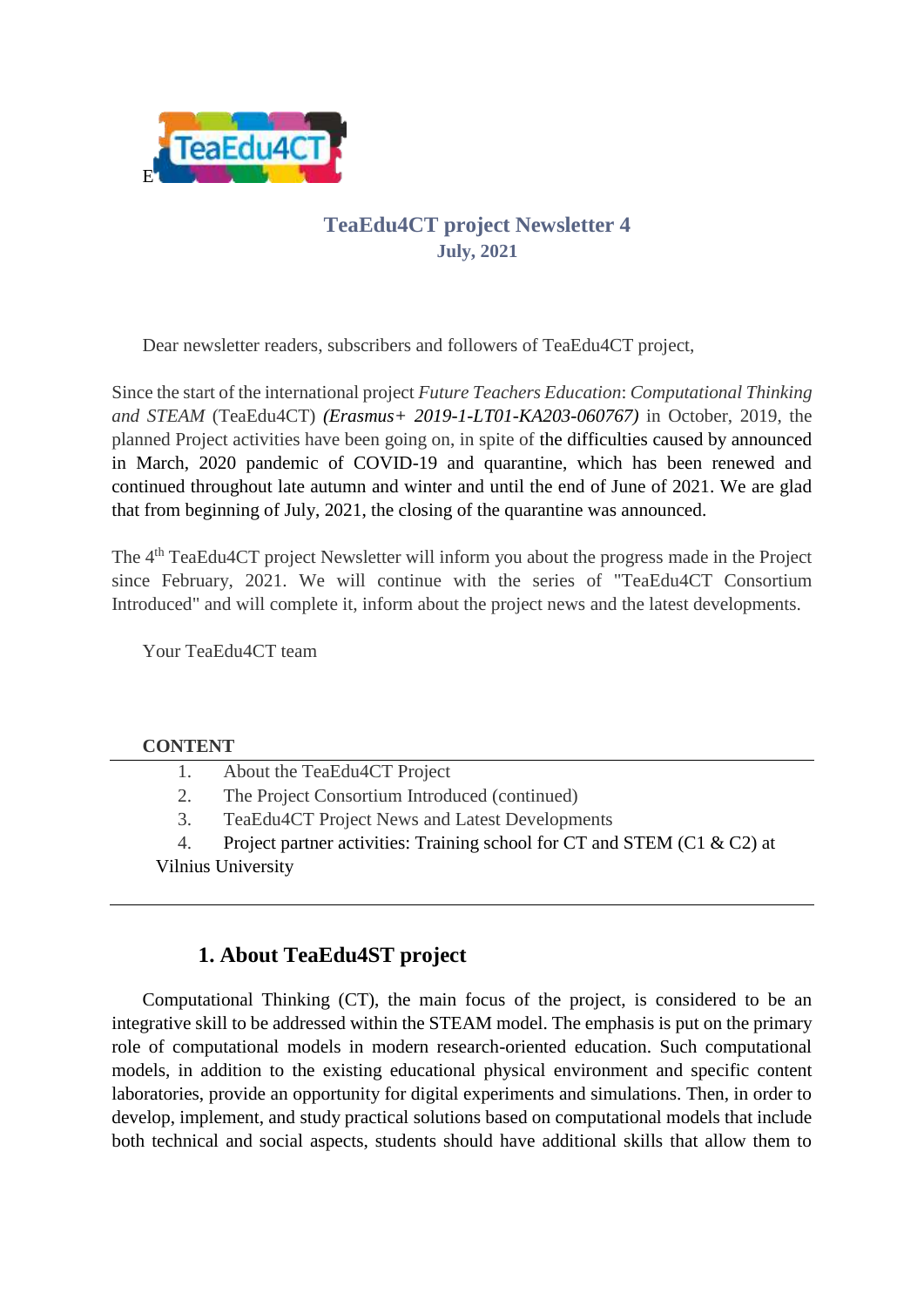develop or implement solutions in a highly digitised educational environment, such as decomposing and generalising skills and skills to automate, algorithmize, calculate, and design. The project focuses on curriculum development activities for the education and training of future teachers. Future teachers are the main target group, which is involved in STEAM education, particularly those, who are concerned with CT aspects and appropriate curriculum development, as well as future teachers of preschool institutions (kindergartens), primary schools, lower and upper secondary schools of various subjects including foreign languages, arts and humanities. The other target group – university teachers involved in STEAM education and in particular those concerned with CT aspects and appropriate curriculum development and implementation. Within the project, each project partner is responsible for the whole or a part of the curriculum module in accordance with its best competences, together constituting an integral set of curriculum modules focused on CT and STEAM.

### **2. The Project Consortium Introduced (continued)**

There are eight leading European universities in computer science education, CT and STEAM education and two research centres involved in TeaEdu4CT project. In this Newsletter we would like to introduce to our readers and followers the remaining three of them.

**2.1 CARDET - Centre for the Advancement of Research & Development in Educational Technology**

CARDET (Centre for the Advancement of Research & Development in Educational Technology) is an independent, non-profit, non-governmental, research and development organization based in Cyprus, with partners around the world. CARDET has collaborated with organizations, governments, international agencies, and corporations in Asia, Europe, and the USA. The CARDET team has successfully completed more than 200 projects in more than 40 countries, reaching out to more than a million people. CARDET team is composed of world experts who have global expertise in designing and implementing projects. CARDET is ISO 9001 certified for quality in management, research, and education services.

CARDET is one of the leading research and development centres in the Mediterranean region with global expertise in project design and implementation, capacity building, and e-learning. CARDET is one of the premier education and innovation organizations in Cyprus with extensive experience developing and implementing education programmes for education. It is equipped with a core team of qualified researchers, trainers, project managers, learning designers, ICT developers and graphic designers engaged in innovative curriculum design and development in a variety of sectors both for Face-to-Face and Online Environments learning. CARDET works closely with the University of Nicosia, and has access to all its facilities. CARDET is independently affiliated with universities and institutions from around the world, such as the Yale University and the International Council of Educational Media. CARDET has completed numerous projects relating to the development of capacity building and planning in education and VET, youth support, adult learning, literacies, digital tools, eLearning, educational technology and robotics, and social integration of marginalised groups.

The team of CARDET strives to offer the highest quality services to benefit society, it actively collaborates with local and international organizations, public and private bodies, and across diverse disciplines in designing solutions for local and global challenges. **Its mission** is to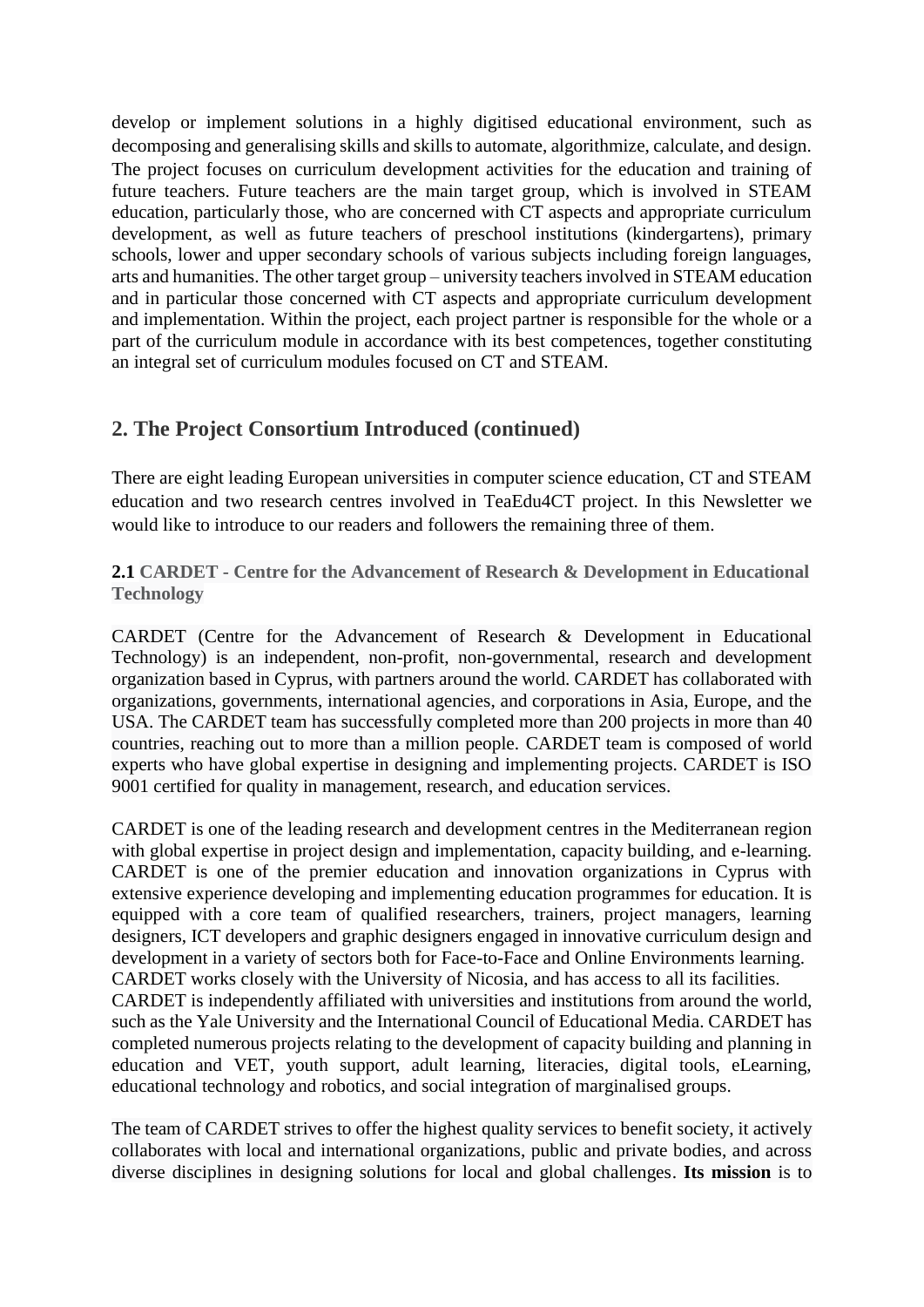inspire next generation education, promote research, innovation and development through evidence-based practices, cutting-edge research and empowered people. Its objectives are to foster systemic, systematic and sustainable development; develop education and training solutions for diverse contexts and clients; advance basic and applied research across disciplines; develop partnerships and collaborations across the globe; study media literacy, visual literacy, social media and impact of ICT in education and society; inspire innovation, entrepreneurship, leadership and social change [\(https://www.cardet.org/who-we-are/about\)](https://www.cardet.org/who-we-are/about).

Dr. Maria Solomou, working as General Project Coordinator and Instructional Designer at CARDET, is one of the team actively involved in the project. She is also a Learning Scientist on online learning and digital games at the Cyprus University of Technology. She has a Ph.D. in Learning Sciences and Instructional Systems Technologies from Indiana University - Bloomington, U.S.A. She has core expertise in online and game-based learning, and in particular the pedagogical design of interactive trajectories within online, social spaces, 2D and 3D, for learning and professional development. Maria is involved in the design of face-to-face, blended, and online courses in various sectors of learning and entrepreneurship, as well as in matters of strategic management and development

In this project CARDET, as participating partner, is involved in the design and development of two Modules: *Educational environments for CT: design and aspects of integration (IO 8)* and *Technological, pedagogical and instructional design aspects of teaching CT for STEAM (IO 10).*

#### **2.2 Tallinn University (TLU)**

Tallinn University (TLU) is the third largest public university in Estonia with 6500 students in 6 schools. Tallinn University is a partner in 14 European Union regional programme projects and coordinates one of them, titled Learning Layers. TLU also participates in the EU Horizon 2020 framework programme both as a partner and as a coordinator. The university has agreements with 43 partner universities in 21 countries and more than 490 Erasmus+ partnership agreements; TLU is a member of four international networks of higher education institutions, and its researchers and lecturers actively contribute to the activities of their professional networks.

The Centre for Educational Technology (CET), established in 1998 is an interdisciplinary R&D unit within the School of Digital Technologies of TLU. International staff of CET (25 in total) consists of 14 full-time researchers, 6 software developers, 4 post-doc researchers, some parttime employees and a group of postgraduate students. The main research projects in CET are related to development of the next-generation distributed learning environments involving interoperable social software tools. TLU School of Digital Technologies has established partnerships with leading Estonian software companies (Skype Estonia, Nortal, NetGroup, ProEkspert), and also with the main open-source based learning technology providers in the Baltic Sea region (JukuLab OÜ in Estonia, MediaMaisteri OY in Finland).

CET has developed the main educational portal in Estonia (Koolielu.ee) and several widely used online learning environments (VIKO, IVA, eDidaktikum, LeMill.net, EduFeedr, Digital Mirror), leading the research and development in Estonia on digital competence and digital innovation in schools in general. CET was responsible for piloting SELFIE and DigCompEduSAT in Estonia. CET is actively participating in Estonian E-university consortium, E-VET consortium and national networks of primary and secondary schools,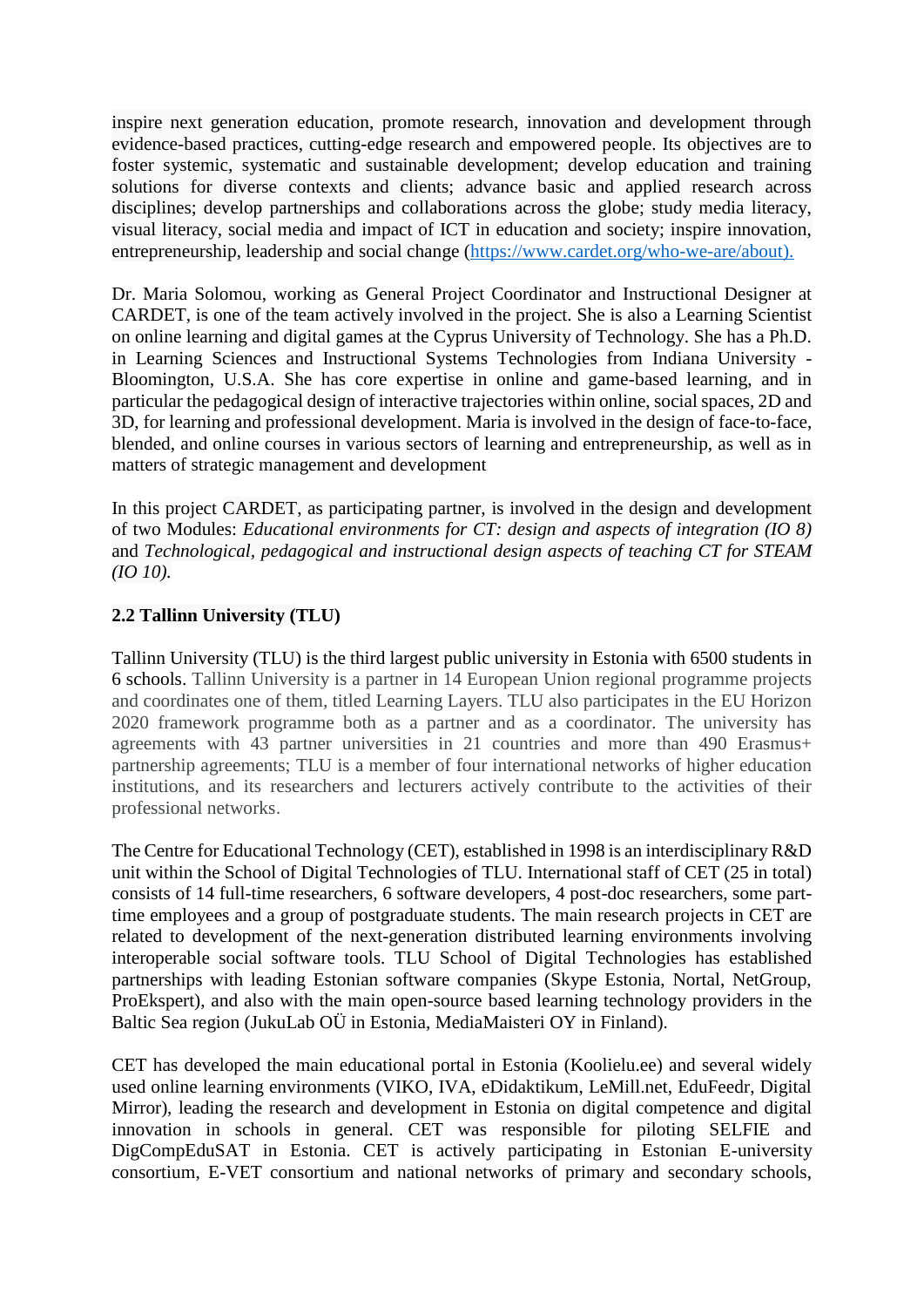which allows to pilot and validate the project outcomes on the national level. Key interests: digital learning ecosystems, digital competence, technology-enhanced assessment, digital maturity of schools, metadata and repositories of digital learning resources, pedagogy-driven design of tools and systems for technology-enhanced learning, empirical validation of innovative pedagogical models, competency management with e-portfolio, semantic web technologies for learning analytics [\(http://www.tlu.ee/en/tallinn-university/\)](http://www.tlu.ee/en/tallinn-university/).

Mart Laanpere, involved in this project, is a senior researcher at CET, PhD in educational science, MSc in Educational & Training Systems Design (University of Twente, the Netherlands). He is head of Informatics Teacher Education MA programme at TLU (has been teaching didactics of informatics since 1998) and the chairman of the national curriculum committee for school informatics. He has participated in a number of R&D projects in the field of educational technology. His main focus in research is conceptual design and analysis of affordances of technology-enhanced learning systems and tools, assessment of digital competence of teachers and digital maturity of schools.

Tallinn University has been represented in the world [university](https://www.tlu.ee/en/ranking-positions) rankings since 2019. Tallinn University is represented in two of the world´s most well-known rankings – the QS World University Rankings (QS WUR) and Times Higher Education World University Rankings (THE WUR). Tallinn University is ranked 801-1000 in both the rankings which means the University is among the top 5% of the world´s universities. Read more about TU [ranking](https://www.tlu.ee/en/ranking-positions) [positions.](https://www.tlu.ee/en/ranking-positions)

In this project Tallinn University, as a leading partner, in cooperation with Ankara University, CESIE and CARDET organisations has developed the Module 10 (IO 10): *Technological, pedagogical and instructional aspects of teaching CT for STEAM.*

#### **2.3 Radboud University (RU)**

Radboud University (RU) is a broad, internationally oriented research university in the Netherlands. Its academic expertise is closely related to important societal issues. The research of the Faculty of Science is embedded in six interdisciplinary institutes with stakeholders in our society, which results in the ability of fundamental and applied sciences to strengthen one another. The scientific activities of the Department of Science Education concern general STEM educational themes such as learning by design, digital literacy, responsible citizenship education, assessment and formative evaluation, and science teachers' pedagogical content knowledge (PCK). Furthermore, the department addresses topic-specific pedagogies for, e.g., algorithms, programming and classical mechanics.

Elsevier's ranking of the best study programmes of 2020 puts Radboud University in the second place among the best comprehensive universities in the Netherlands. According to the Dutch university information guide [Keuzegids Universiteiten 2020](https://www.ru.nl/english/news-agenda/news/vm/2019/keuzegids-2020-ba/) (for Bachelor's programmes), Radboud Unversity is the best traditional, general university in the Netherlands. Two programmes have received a Top Programme designation, nine programmes are deemed the best in their field by the Keuzegids. In the [Keuzegids Masters 2021](https://www.ru.nl/english/about-us/our-university/performance-indicators/vm/keuzegids-masters-2021/) eleven Radboud University master's programs score above average. There are about 18,000 universities worldwide participating in International rankings**.** Radboud University is one of the leading group. Go to [more information about international rankings.](https://www.ru.nl/english/about-us/our-university/performance-indicators/vm/position_internation/) Since 2019, Radboud University has joined the THE Europe Teaching Ranking that compares universities based on their performance in the field of education. RU scored a 24th place in a field of 258 universities.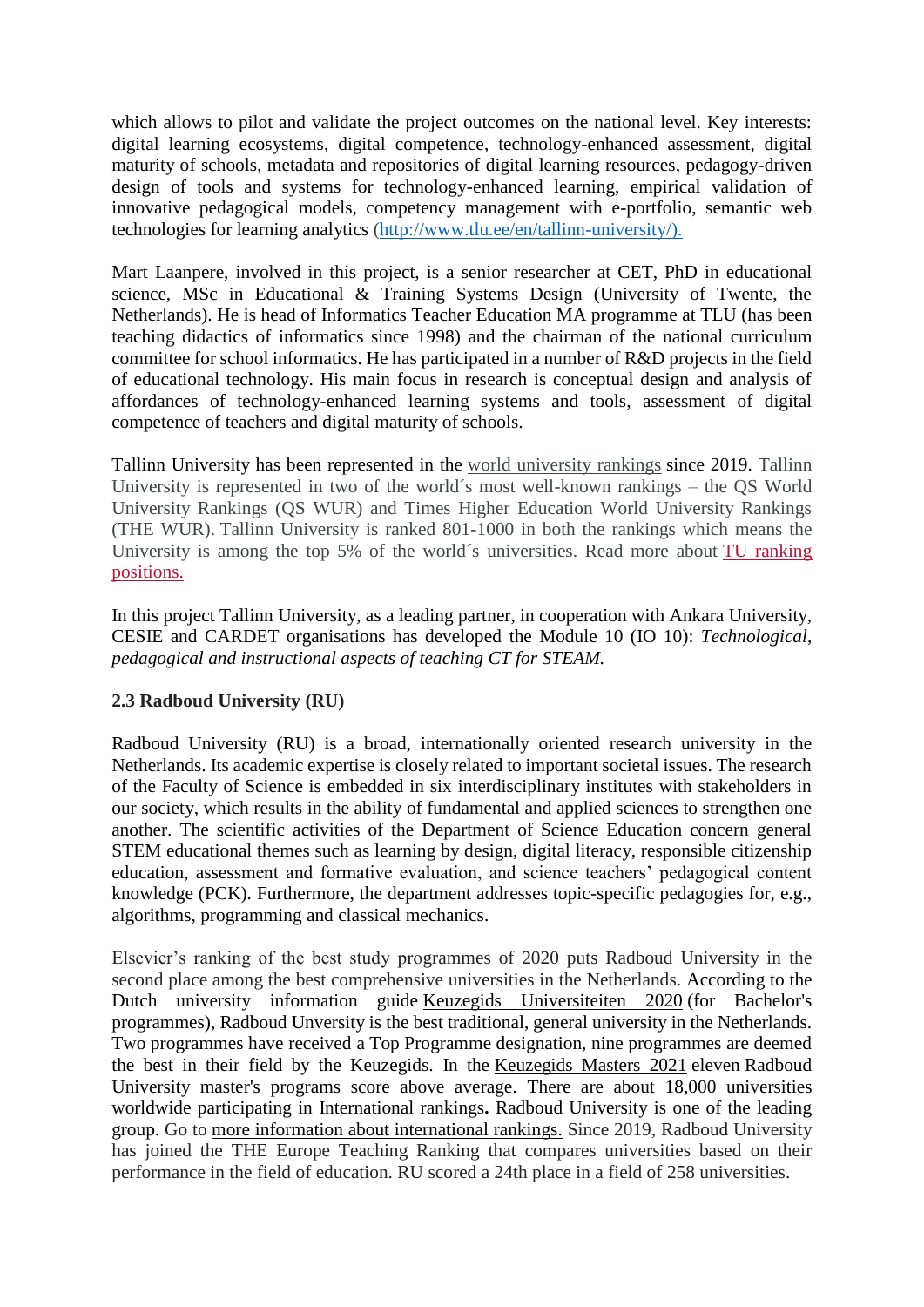**[Nobel Prize for Physics](https://www.ru.nl/english/research/prizes-achievements/nobel-prize-2010/)** was awarded to Professor Andre Geim and Professor Konstantin Novoselov, both are connected to the Radboud University. They have been awarded the Nobel Prize for Physics in 2010 for the discovery of graphene, the thinnest material in the world. They have explored the material in the High Field Magnet Laboratory in Nijmegen and got essential help from professor Mikhail Katsnelson, theoretical physicist at Radboud University. 13 scientists from Radboud University have won the [Spinoza Prize,](https://www.ru.nl/english/research/prizes-achievements/spinoza-prize-winners/) also known as the 'Dutch Nobel Prize'. The most recent were [Wilhelm Huck and Mihai Netea](https://www.ru.nl/english/news-agenda/news/vm/imm/2016/spinoza-prizes-won-wilhelm-huck-(chemistry)-mihai/) in 2016.

Erik Barendsen, a professor of Science Education at Radboud University, involved in this project, his research interests include computing and STEM education, in particular programming education, computational thinking, design-based teaching and learning, and teachers' professional knowledge including pedagogical content knowledge (PCK). Erik Barendsen is the director of the Institute for Computing and Information Sciences (iCIS), which was established to improve the fundamentals of software development via formal, mathematically founded theories, methods and tools. He plays a prominent role in national curriculum development with respect to primary and secondary computing education, both as chair of the Computer Science Curriculum Committee and as expert advisor in the national curriculum revision on digital literacy. Erik Barendsen is an associate editor of *Computer Science Education* and a member of the editorial board of *Informatics in Education*.

RU is a leading project partner responsible for development of two modules: Module 2 (IO 2): *General Introduction of Computational Thinking: a basic module suitable for all teachers* and Module 5 (IO 5): *CT for STEM prospective teachers: specific features, approaches and practical solutions.*

# **3. TeaEdu4CT Project News and Latest Developments**

After completion of reviewing stage (09-2020 - 01-2021) during which internal and external evaluation of developed modules have taken place, the TeaEdu4CT project has entered the Piloting stage, the pilot implementation of the developed modules on CT. The goal is to test the developed 10 modules and each of all 10 project partners have to organize the pilot implementation of two modules. After the completion of piloting and evaluation of it the final improvement of the modules will be made, based on results of internal evaluation of piloting, using the piloting evaluation instruments.

**Module piloting**. During the discussion of the approaching piloting of the modules, planned to be conducted in spring semester of 2021, there was the concern of partners regarding the difficulties of piloting in spring expressed. Each module has to be piloted in two institutions for pre-service groups of 20-30 students. Due to unfavourable COVID -19 pandemic situation in project partner countries, it was decided the piloting period to extend into the autumn semester of 2021.

**Module translation into national languages**. The other concern - additional time was needed for translation/localisation of 2 (to be piloted) modules into national languages. According to the project timeline the translation was planned to be done in February –May of 2022, actually after the end of piloting stage, so the corrections in the time line had to be made. Additional time was also needed for translation of piloting evaluation instruments developed in English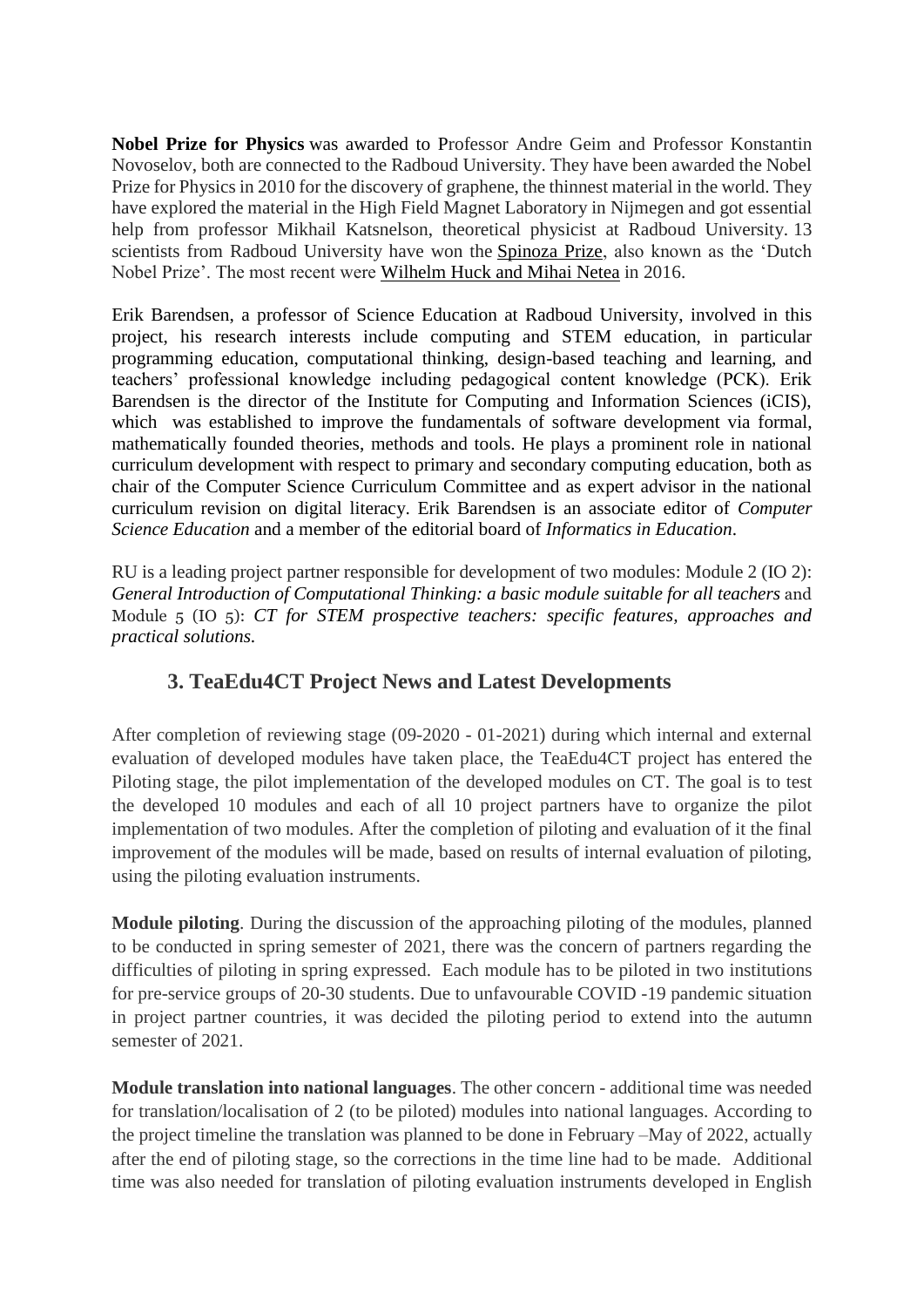(Annex E (for university professors) and Annex F (for students). The national languages of the project partners are as follows: Lithuanian, Estonian, Turkish, Swedish, Dutch, Finnish, Italian, Greek, German and Austrian German. Leading partners, who are responsible for module(s) development and piloting, are translating these modules into their national languages. Besides some partner institutions have chosen to translate more than two modules into their national languages (see the information in the last column of Table 1). For instance, Vilnius University responsible for the 1st Module/ Intellectual Output (IO 1) will translate into Lithuanian IO 1 and also IO 2, IO 4, IO 5, IO 6 and IO 8.

| ID          | <b>Output Title</b>                                                                                                            | <b>Leading &amp; Piloting</b>                | <b>Translation/Piloting</b>                                          |  |
|-------------|--------------------------------------------------------------------------------------------------------------------------------|----------------------------------------------|----------------------------------------------------------------------|--|
| <b>IO1</b>  | Framework for the support of the<br>modules: CT&STEM for future teacher<br>education                                           | $P1 - VU - Lithuania$                        | $P4 - ANKU - Turkey$<br>$P5 - TLU - Estonia$                         |  |
| IO2         | <b>General Introduction of Computational</b><br>Thinking: a basic module suitable for all<br>teachers                          | $P8 - RU -$<br><b>Netherlands</b>            | $P1 - VU - Lithuania$<br>$P3 - KTH - Sweden$                         |  |
| <b>IO3</b>  | CT for pre-school (kindergarten)<br>prospective teachers: specific features,<br>approaches and practical solutions             | $P4 - ANKU - Turkey$                         | P5 - TLU - Estonia<br>P9 – UPB - Germany                             |  |
| <b>IO4</b>  | CT for primary education prospective<br>teachers: specific features, approaches<br>and practical solutions                     | P9 - UPB - Germany                           | P1 - VU - Lithuania<br>$P6 - CESIE - Italy$<br>P10 - CARDET - Cyprus |  |
| <b>IO5</b>  | CT for STEM prospective teachers:<br>specific features, approaches and practical<br>solutions                                  | $\overline{P8 - RU}$ -<br><b>Netherlands</b> | P1 - VU - Lithuania<br>P3 - KTH - Sweden                             |  |
| <b>IO6</b>  | CT for informatics (computing)<br>prospective teachers: specific features,<br>approaches and practical solutions               | $P7 - TUW - Austria$                         | P1 - VU - Lithuania<br>P9 - UPB - Germany                            |  |
| <b>IO7</b>  | CT for languages, arts and humanities<br>prospective teachers: specific features,<br>approaches and practical solutions        | $P4 - ANKU - Turkey$                         | $P6 - CESIE - Italy$<br>P <sub>2</sub> – UTU - Finland               |  |
| <b>IO8</b>  | <b>Educational environments for CT: design</b><br>and aspects of integration                                                   | $P2 - UTU - Finland$                         | $P1 - VU$ - Lithuania<br>P5 - TLU - Estonia<br>P10 – CARDET - Cyprus |  |
| <b>IO9</b>  | <b>Using Constructivism, and Project and</b><br><b>Challenge Driven Pedagogy for learning</b><br><b>Computational Thinking</b> | $P3 - KTH - Sweden$                          | P6 - CESIE - Italy<br>$P8 - RU - Netherlands$                        |  |
| <b>IO10</b> | Technological, pedagogical and<br>instructional design aspects of teaching<br><b>CT</b> for STEAM                              | $P5 - TLU - Estonia$                         | $P6 - CESIE - Italy$<br>$P7 - TUW - Austria$                         |  |

| Table1. TeaEdu4CT Modules/Intellectual Outputs Piloting and Translation |  |  |  |  |  |  |
|-------------------------------------------------------------------------|--|--|--|--|--|--|
|-------------------------------------------------------------------------|--|--|--|--|--|--|

**Dissemination of project results**. In parallel with piloting and translation, there are other activities going on within the TeaEdu4CT project, namely, the *Dissemination of project results*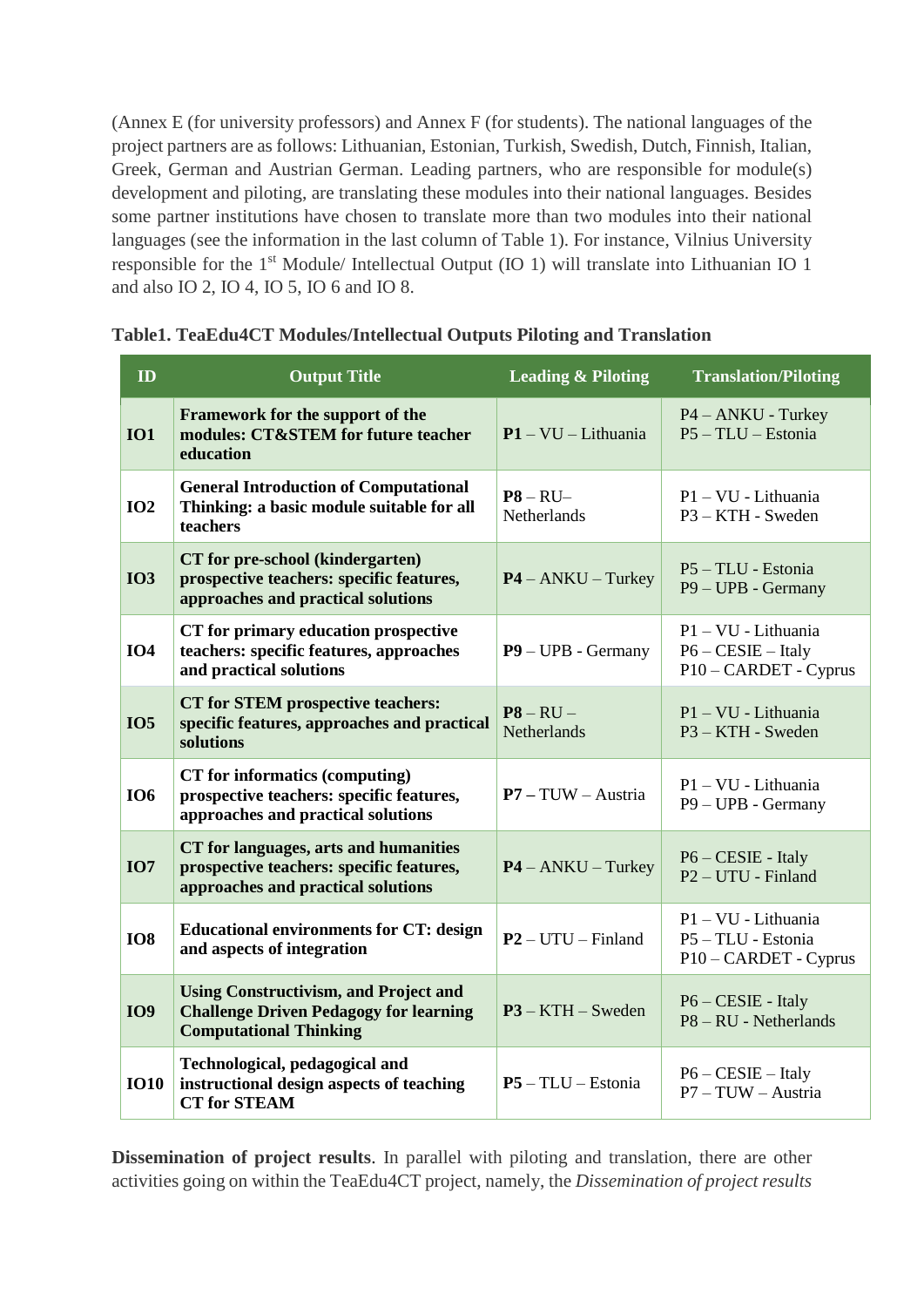and *Learning, Teaching and Training activities* C1-C2*.* Project partners have used for dissemination of project activities and events in the conferences of the year of 2021: 1) CTE-STEM 2021: *Fifth APSCE International Conference on Computational Thinking and STEM Education*, June 2-4, 2021 (<https://cte-stem2021.nie.edu.sg/> ) in Singapore. 2) The 26th annual conference on *Innovation and Technology in Computer Science Education* (ITiCSE). ITiCSE 2021 was hosted by project partner Paderborn University in Paderborn, Germany, June the 26th and July the 1st, 2021 [\(https://iticse.acm.org/](https://iticse.acm.org/)).

The preparation is in process for participation at ESERA (*European Science Education and Research Association*) 2021, an online conference organized by the University of Minho, Braga, Portugal (30 August - 3 September, 2021)

[\(https://www.esera.org/33-conference/830-esera-conference-2021-praga-portugal](https://www.esera.org/33-conference/830-esera-conference-2021-praga-portugal) ).



Screen shot: the fragment from Arnold Pears (KTH) presentation about project dissemination activities planned for ESERA conference (11th online partner meeting).

As it is an online conference, there are the video recordings of paper presentation and of the workshop made, presenting project activities.

Following the developed project Dissemination plan and set dissemination goals at the same 11<sup>th</sup> online partner meeting Erik Barendsen from RU has presented the ideas for online international conference *on Informatics in School: Situation, Evaluation and Problems* – ISSEP 2021 to be held in November, 2021, in the Netherlands.